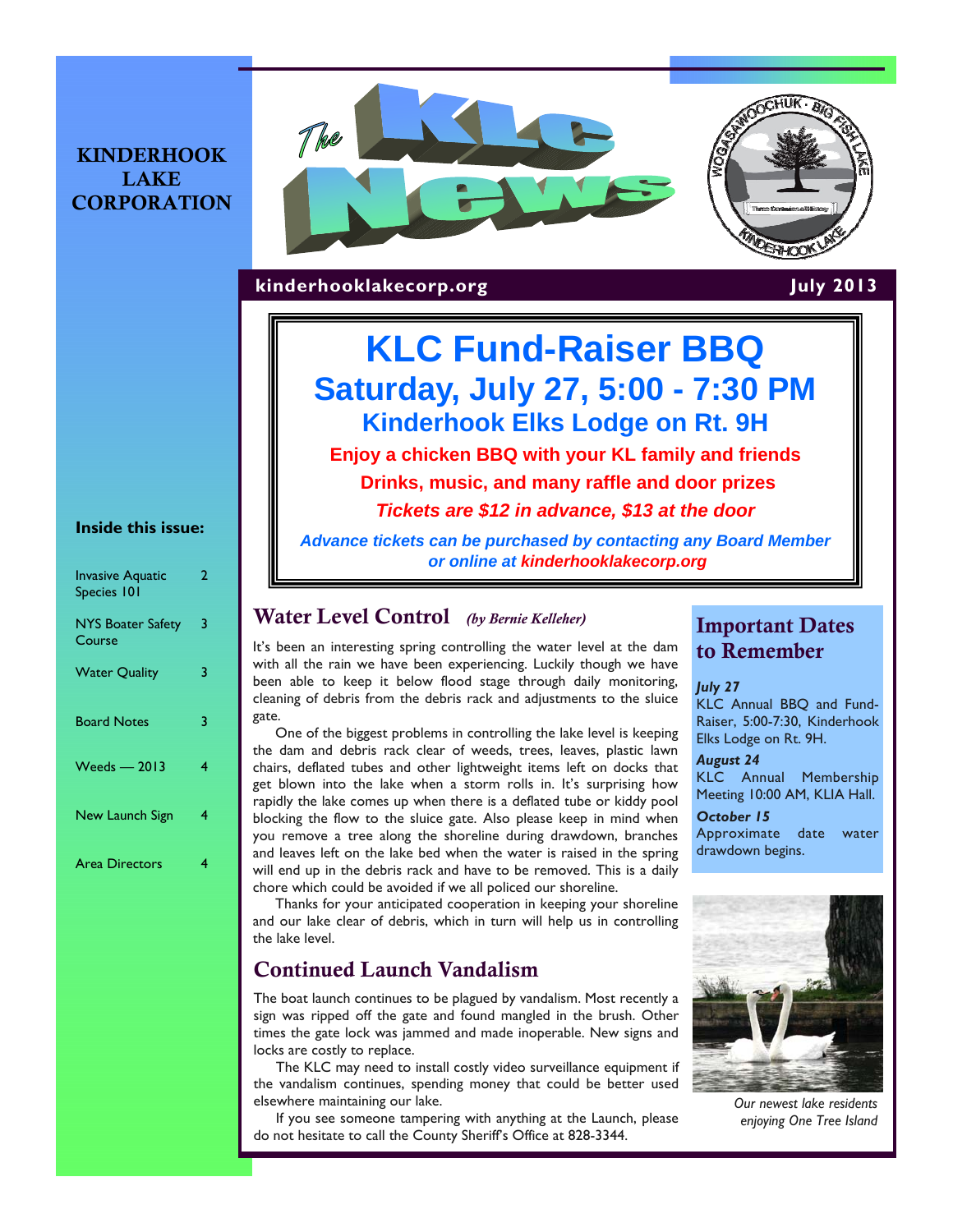# **Page 2 The KLC News July 2013**



Cell 518-496

## Invasive Aquatic Species 101 *(by Fran Sindlinger)*

In our last newsletter, we published Carl Heiner's Letter to the Editor regarding Lake George's experience in dealing with the issue of invasive aquatic species and the need for the KLC to be vigilant and proactive in its approach to a very real problem that many lakes and streams around the country are facing. Mr. Heiner gave a well-researched presentation on invasive species to the KLC Board, which in turn prompted a meeting with the DEC. We discussed our concerns and learned about the many vectors that may bring invasive species to our lake, and received some practical advice on how to prevent an invasive species from becoming permanent residents here on Kinderhook Lake.

According to the DEC, Kinderhook Lake has three identified invasive plants in our lake: water chestnuts, Eurasian milfoil, and brittle naiad, plus an overabundance of white perch. The KLC already uses an annual management plan to control some of these invasive species. We absolutely understand the need for vigilance and to prevent the introduction of new invasive species into our lake.

While many non-native species can be present in waterways, they are not considered to be invasive unless they cause "harm to the environment, the economy, or human health." Even if a non-native species makes it into a lake, it needs to have the right type of conditions to thrive and have an adverse impact on native environments.

To illustrate the point, Lake George has Asian clams. The Asian clam needs a sandy or gravel bottom to live in, and probably wouldn't do well in a mud bottom. The most likely cause of an Asian clam problem would come through a household aquarium dump into the lake.

Zebra mussels can live in a mud bottom, and can attach themselves to any surface under water. Mature mussels will attach themselves to the hull of a boat; juveniles can be transferred in bilge or ballast water from lakes infested by the species. Zebra mussels are known to attach to the shells of turtles,



crayfish, and other fish in infested waters. Fishermen need to be aware that the taking of fish from any other body of water and placing it in our waters to "grow" the species here is NOT a good thing. Even the dumping of bait buckets into our waters can have an impact.

Spiny water fleas can also be spread through standing water left in boats that have visited infested waterways. These extremely small crustaceans have a barbed tail that can catch on fishing lines, anchor and dock lines, and clothing. They hide just about anywhere on a boat and fishing gear. They generate what are called "resting" eggs that can live a very long time under some pretty nasty circumstances. One article I read says that the resting eggs can survive passage through fish digestive tracts. This is yet another reason not to release fish from other lakes into our lake.

One of the recommendations made by the DEC was to conduct a survey of our membership and riparian homeowners to ascertain other locations they boat and fish in, and to pay particular attention to the species identified in neighboring waterways. We need to look into nearby streams to find out what is in those waters as well, and to work collaboratively with the community and other lake associations nearby. We need to discourage people from bringing fish and plants from other lakes in order to "grow" the population here. We need to have discussions about aquatic ponds and other factors that may contribute to any potential problems. Above all, we must adopt and promote the "Clean, Drain and Dry" procedures to prevent the transfer of invasive species to our lake.

Every member and lake user should become aware of the vectors for the transfer of invasive species. We encourage our members to adopt the "Clean, Drain and Dry" procedures that will be posted at our boat ramp and on our website. Before draining your boat, ALWAYS move away from the shoreline and drain into an area that won't spill back into the lake. Remember to drain live wells and bait wells. Ski boat owners – don't forget those ballast tanks! Remove all visible weed from your boat and trailer and throw it out safely; don't put it back in the water.

Equipment for cleaning boats at the ramp is quite cost prohibitive, but there are measures you can take at home. The DEC recommends using a solution that contains ammonia for cleaning, and to allow your boat to dry in

*(Continued on Page 3)*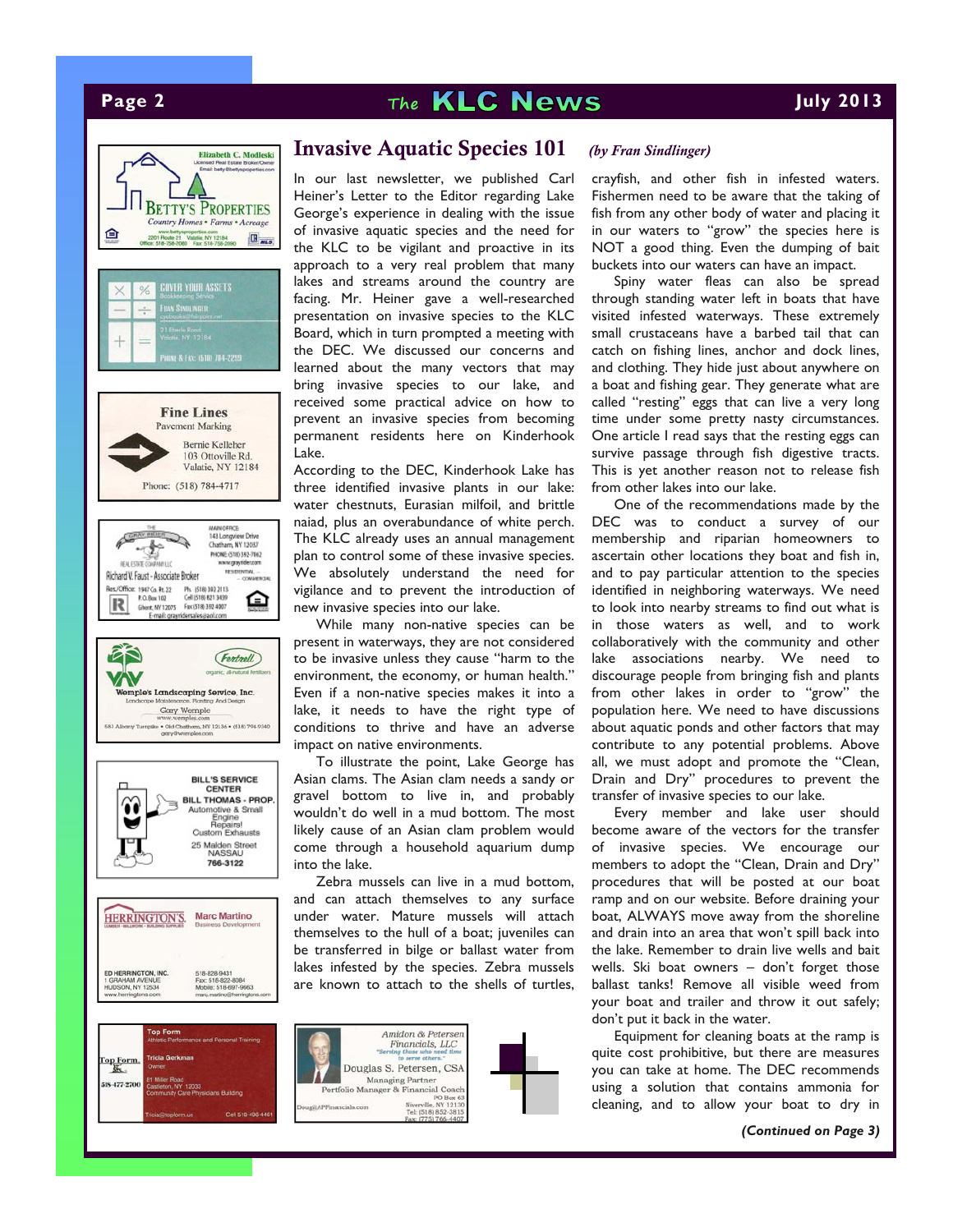# **July 2013** The **KLC News Page 3**

**K**leeber Insurance Services **Robin M. Kromer, CPIA, CISR** 

758-6657 + Cell: (518) 610-1130

**HEATING & COOLING** 

FOR YOUR HOME OR **BUSINESS** 

staral Gae» Processe» Heating Oil tural Gas-Propane-Heating<br>-Kerosene-Matar Fuels<br>-Sales, Service & Equipment<br>- /ostalistions

re proud to be a SPT Centried Mome<br>moe Contractor & ENERGYSTAR (benner, ALBANY - Toll Free (800) 542-5552 www.maincareenergy.com<br>Other offices in Catakill, Chatham, Greenwich and Rosbe

A Kinderhook Bank Corp. Company WWW.K

**The one pr** Performa

MAIN-CONE

ENERGY

518.281.5473 - Steve

## NYS Boater Safety Course

One June 15th, over 40 adults and children attended the NYS Boater Safety Course at the KLIA Hall at no cost, arranged by the KLC. The 8-hour course was run through the Columbia County Sheriff's Office. Many thanks to the instructors who volunteered their time:

### Invasive Species

sunlight for five days before returning it to the lake. If you need to get your boat back in the water sooner than five dry, sunny days, use steam or hot water over 140 degrees to kill all those critters hidden on your boat after you clean it. Home steam cleaners work well. Always check your hull by running your hands across the bottom. If it feels like sandpaper, chances are you have zebra mussels attached, and you must clean and use the steam or hot water method to ensure non-transference.

Lake George has done a lot of research in providing management steps in dealing with invasives. Generally, the best method is to focus on prevention through education. If a non -native plant or animal does make it into the lake, early detection is critical so attempts can be made to eradicate it, and failing that, an annual management plan needs to be implemented.

The KLC has immediately adopted an education component for lake residents. In addition to information on our website and in our newsletters, a DEC presentation was made at our June 29<sup>th</sup> Informational Meeting to help our members learn about invasive species. We are also arranging for an information kiosk at our boat ramp, and in general want to create a plan that fosters prevention as we conduct further research on the issue. We will continue to publish our progress on our website and in future newsletters as our plan fleshes out.

For information about the "Clean, Drain and Dry" policy for the prevention of invasive species, please go to http://www.dec.ny.gov/ animals/48221.html. As users of the lake, each and every one of us plays a part in keeping our lake free of invasive species. We hope you adopt this policy immediately, and help us spread the word to your family and friends.

Here is a link for aquatic invasive species, and where they are regionally found. http:// www.dec.ny.gov/animals/50272.html

- Lieutenant Rob Williams, NYS Park Police
- Deputy Marian Williams
- Deputy Chad Shufelt
- \* Investigator John Rivero, Columbia County Sheriff's Office

### Water Quality *(by Drew Nelson)*

*(continued from Page 2)* On June 23rd, the first copper sulfate treatment for 2013 was completed by Drew Nelson. Thanks to Joe & Betty Collins for making and placing all of the required signage and again to Joe for doing a super job on prepping the pontoon boat. The motor and all electrical connections worked flawlessly.